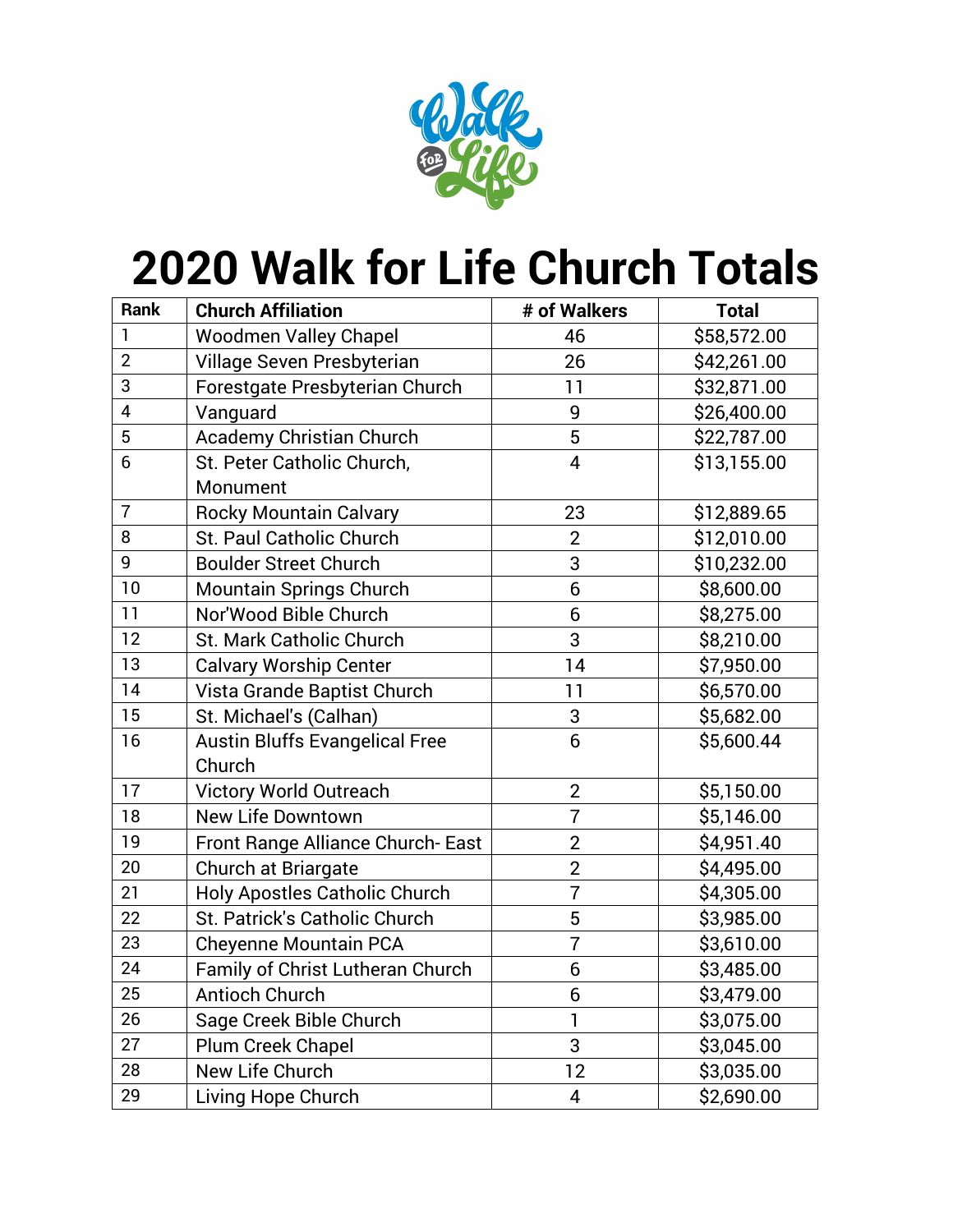| 30 | <b>CORE Christian Community</b>        | 1              | \$2,642.71 |
|----|----------------------------------------|----------------|------------|
| 31 | Little Log Church                      | 4              | \$2,640.00 |
| 32 | Corpus Christi                         | 4              | \$2,450.00 |
| 33 | <b>Fellowship of the Rockies</b>       | $\overline{2}$ | \$2,450.00 |
| 34 | <b>International Anglican Church</b>   | 3              | \$2,360.00 |
| 35 | <b>Grace First Church</b>              | 1              | \$2,200.00 |
| 36 | Church on the Ranch                    | 3              | \$2,177.00 |
| 37 | <b>Rock Family Church</b>              | 3              | \$2,175.00 |
| 38 | Springs Church                         | 6              | \$2,050.00 |
| 39 | <b>St. Francis of Assisi</b>           | 4              | \$2,000.00 |
| 40 | The Table                              |                | \$1,850.00 |
| 41 | North Springs Alliance Church          |                | \$1,725.00 |
| 42 | <b>Widefield Community Bible</b>       | 1              | \$1,700.00 |
|    | Church                                 |                |            |
| 43 | Front Range Alliance Church            | 5              | \$1,665.00 |
| 44 | St. Benedict's                         | 1              | \$1,625.00 |
| 45 | <b>Springs Lighthouse</b>              | $\overline{2}$ | \$1,550.00 |
| 46 | The Sanctuary                          | 1              | \$1,500.00 |
| 47 | First Presbyterian Church              | 1              | \$1,450.00 |
| 48 | <b>Radiant Church</b>                  | 3              | \$1,420.00 |
| 49 | Sunnyside Christian Church             | 3              | \$1,415.00 |
| 50 | <b>Living Word Ministries</b>          | 1              | \$1,380.00 |
| 51 | Divine Redeemer                        | $\overline{2}$ | \$1,365.00 |
| 52 | <b>Calvary Fellowship Fountain</b>     | 1              | \$1,345.00 |
|    | Valley                                 |                |            |
| 53 | <b>Crossroads Chapel</b>               | $\overline{2}$ | \$1,335.00 |
| 54 | <b>Black Forest Chapel</b>             | 3              | \$1,300.00 |
| 55 | <b>Grace Brethren Church</b>           | $\overline{2}$ | \$1,270.00 |
| 56 | <b>Tri-Lakes Church of Christ</b>      | 1              | \$1,100.00 |
| 57 | <b>Church for All Nations</b>          | $\overline{2}$ | \$1,085.00 |
| 58 | The Road                               | 1              | \$1,025.00 |
| 59 | <b>Gethsemane Christian Fellowship</b> | 3              | \$891.00   |
| 60 | <b>Pulpit Rock Church</b>              | 1              | \$875.00   |
| 61 | <b>Monument Community</b>              | 1              | \$870.00   |
|    | Presbyterian                           |                |            |
| 62 | <b>First Evangelical Free Church</b>   | $\overline{2}$ | \$845.00   |
| 63 | Incline                                | 1              | \$715.00   |
| 64 | <b>Castle Rock Church of Christ</b>    | 1              | \$700.00   |
| 65 | Discovery Christian Church             | $\overline{2}$ | \$600.00   |